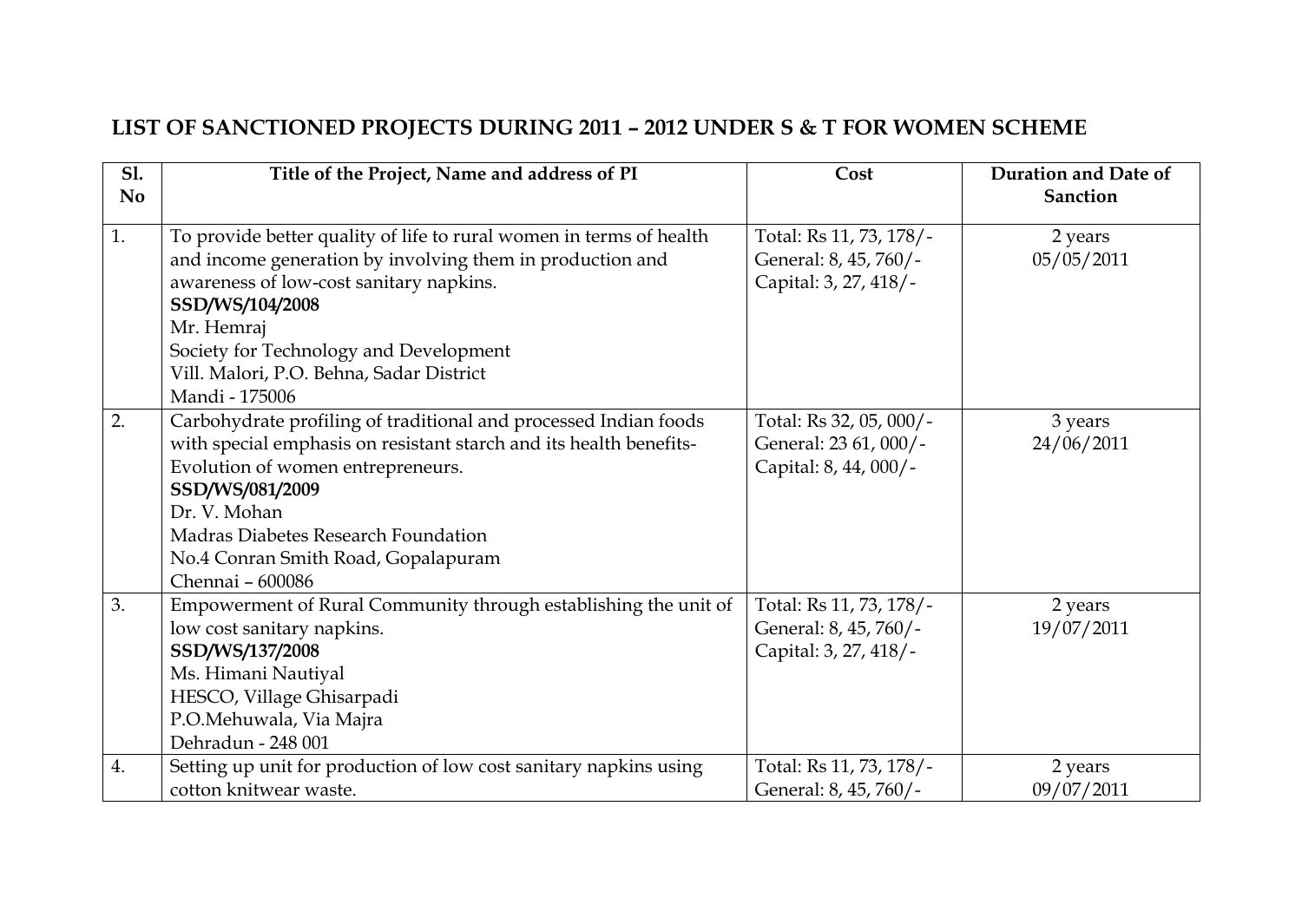|    | SSD/WS/006/2010                                             | Capital: 3, 27, 418/-   |                                                |
|----|-------------------------------------------------------------|-------------------------|------------------------------------------------|
|    | Dr. Vibha Gupta                                             |                         |                                                |
|    | Magan Sangrahalaya Samiti                                   |                         |                                                |
|    | Kumarappa Road, Wardha-442001                               |                         |                                                |
| 5. | Electric Taxi with Women Drivers.                           | Total: Rs 17, 67, 280/- | 2 years                                        |
|    | SSD/WS/084/2009                                             | General: 15, 37, 280/-  | 01/08/2011                                     |
|    | Shri, Pratik Shah                                           | Capital: 2, 30, 000/-   |                                                |
|    | Clean Air Island                                            |                         |                                                |
|    | Sadguru, Ground Floor                                       |                         |                                                |
|    | 16, French Bridge Road, Chowpatty                           |                         |                                                |
|    | Mumbai - 400 007                                            |                         |                                                |
| 6. | National Conference of Women in Science held at Hyderabad   | Rs 3, 50, 000/-         | 01/08/2011                                     |
|    | Jana Vignana Vedika (A.P.)                                  |                         | 08 <sup>th</sup> and 09 <sup>th</sup> May 2010 |
|    | SSD/WS/005/2010                                             |                         | (Conference)                                   |
|    | HIG, Block - 4, Flat 2                                      |                         |                                                |
|    | Baghlingampally, Hyderabad - 500 044                        |                         |                                                |
|    | Andhra Pradesh                                              |                         |                                                |
| 7. | Production and Marketing of Sanitary Napkins from Cotton    | Total: Rs 11, 73, 178/- | 2 years                                        |
|    | Knitwear waste.                                             | General: 8, 45, 760/-   | 26/07/2011                                     |
|    | SSD/WS/018/2008                                             | Capital: 3, 27, 418/-   |                                                |
|    | Dr. K. G. Vijaya Lakshmy                                    |                         |                                                |
|    | WHI, Kanakakunnu Palace Road                                |                         |                                                |
|    | R. K. V. Lane,                                              |                         |                                                |
|    | Museum Junction, Trivandrum - 695 003                       |                         |                                                |
| 8  | Development of Low-Cost Sanitary Napkins for the women folk | Total: Rs 11, 73, 178/- | 2 years                                        |
|    | using cotton fabric remnants.                               |                         | 15/06/2011                                     |
|    | SSD/WS/143/2008                                             |                         |                                                |
|    | Shri. Kamlesh Bhojawala                                     |                         |                                                |
|    | <b>SEWA Trade Faciliation Centre</b>                        |                         |                                                |
|    | C - 01, Shreeji Estate, Raipur Mills Compound               |                         |                                                |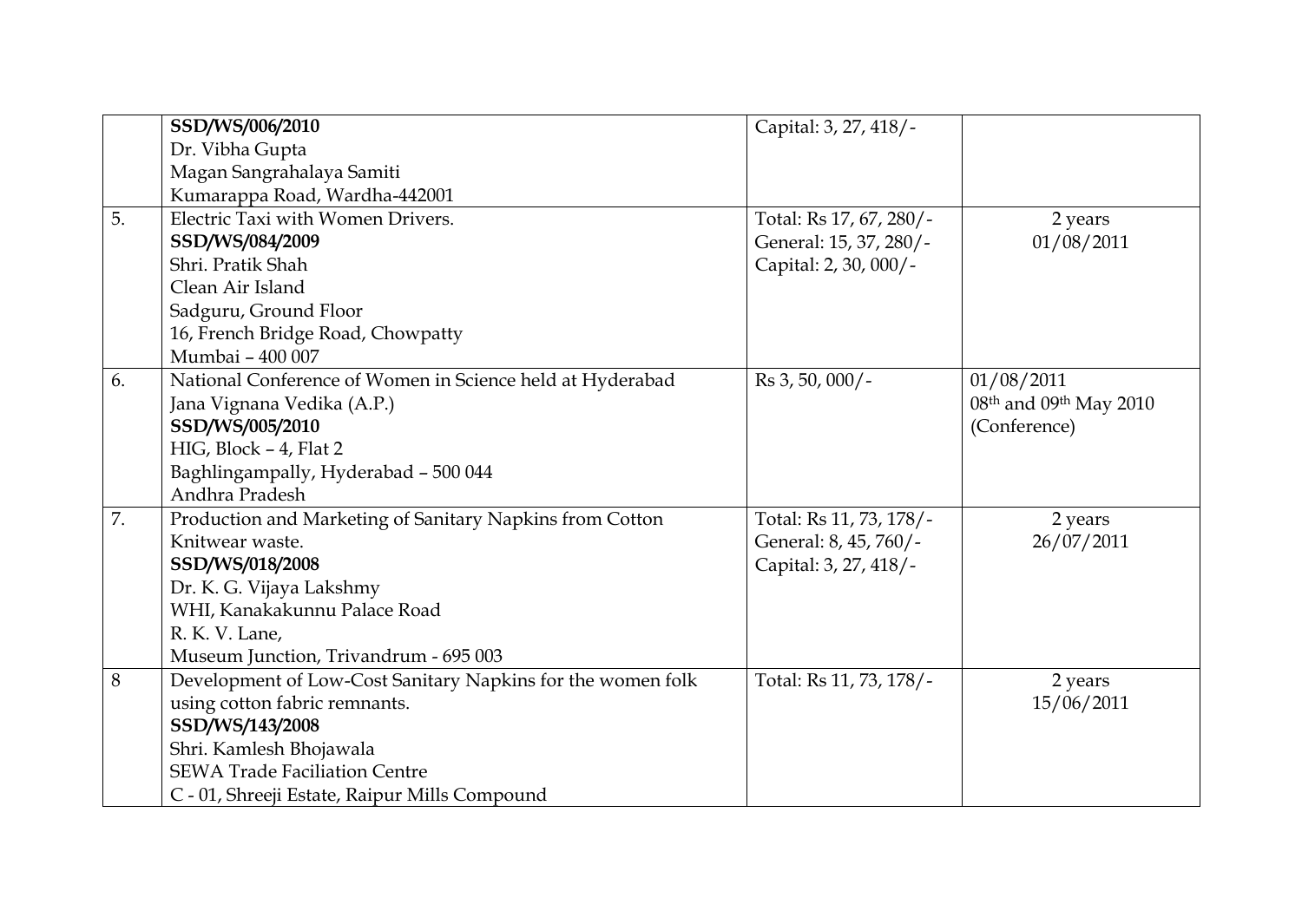|     | Saraspur, Ahmedabad - 380018,                                          |                          |            |
|-----|------------------------------------------------------------------------|--------------------------|------------|
| 9.  | Promotion of Scientific Fodder Cultivation among Small and             | Total: Rs. 15, 24, 000/- | 3 years    |
|     | Marginal Women Dairy Farmers in Thiruvananthapuram District            |                          | 30/08/2011 |
|     | SSD/WS/059/2008                                                        |                          |            |
|     | Dr. J. R. Reghu Rama Das                                               |                          |            |
|     | MITRANIKETAN, Mitraniketan Post, Vellanad,                             |                          |            |
|     | Trivandrum - 695 543                                                   |                          |            |
| 10. | Workshop on Manufacturing of Low cost Sanitary Napkins                 | Total: Rs 20, 000/-      | 06/09/2011 |
|     | <b>Indian National Science Academy</b>                                 |                          | (workshop) |
|     | New Delhi                                                              |                          |            |
| 11  | Development and Field Testing of Bio-pesticidal Oils formulated as     | Total: Rs 11, 71, 800/-  | 2 years    |
|     | Soaps - A Pilot Project in Tamil Nadu.                                 |                          | 02/09/2011 |
|     | SSD/WS/034/2009                                                        |                          |            |
|     | Ms. Subhashini Sridhar                                                 |                          |            |
|     | Center for Indian Knowledge Systems                                    |                          |            |
|     | 30, Gandhi Mandapam Road                                               |                          |            |
|     | Kotturpuram, Chennai - 600 085, Tamil Nadu                             |                          |            |
| 12. | Development of Eco-friendly seed treatment technologies for            | Total: Rs 36, 81, 332/-  | 3 years    |
|     | successful plant establishment under less favorable environments.      | General: 31, 69, 480/-   | 12/09/2011 |
|     | SSD/WS/115/2009                                                        | Capital: 5, 11, 852/-    |            |
|     | Dr. Shiv K. Yadav,                                                     |                          |            |
|     | Division of Seed Science & Technology,                                 |                          |            |
|     | Indian Agricultural Research Institute                                 |                          |            |
|     | Pusa, New Delhi - 110 012                                              |                          |            |
| 13. | Socio-economic upliftment of SC/ST community through back yard         | Total: Rs 10, 82, 000/-  | 3 years    |
|     | citrus cultivation by pitcher pot irrigation under runoff and domestic | General: 10, 07, 000/-   | 12/09/2011 |
|     | waste water.                                                           | Capital: 75, 000/-       |            |
|     | SSD/WS/055/2008                                                        |                          |            |
|     | Dr. Susanta kumar De                                                   |                          |            |
|     | <b>Regional Research Station</b>                                       |                          |            |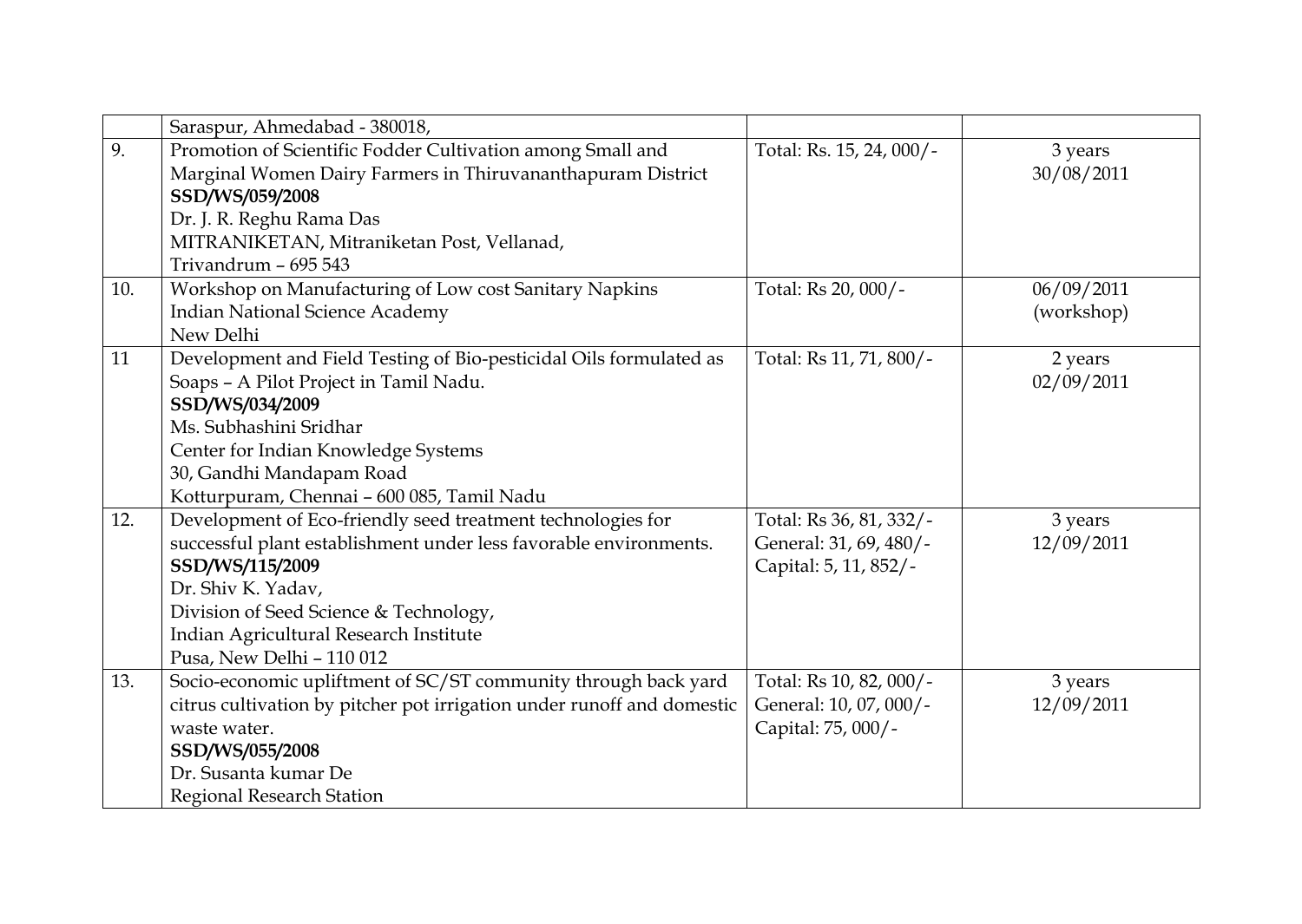|     | New Alluvial Zone, Bidhan Chandra Krishi VIswavidyalaya              |                         |            |
|-----|----------------------------------------------------------------------|-------------------------|------------|
|     | Gayeshpur - 741 234, West Bengal.                                    |                         |            |
| 14. | Production and marketing of Low Cost sanitary Napkins from           | Total: Rs 11, 73, 178/- | 2 years    |
|     | Cotton Knitwear Waste.                                               | General: 8, 45, 760/-   | 12/09/2011 |
|     | SSD/WS/065/2010                                                      | Capital: 3, 27, 418/-   |            |
|     | Dr. A.B. Pande,                                                      |                         |            |
|     | <b>BAIF Development Research Foundation</b>                          |                         |            |
|     | Uruli Kanchan, Pune - 412 202.                                       |                         |            |
| 15  | Livelihood restoration of Women Betel Vine Cultivators (of Ersama    | Total: Rs 8, 27, 970/-  | 2 years    |
|     | Block of Orissa) by Introducing Scientific Curing Practices of Betel |                         | 12/09/2011 |
|     | Vine for its value Addition.                                         |                         |            |
|     | SSD/WS/012/2009                                                      |                         |            |
|     | Mr. Radheshyam Panigrahi                                             |                         |            |
|     | Utkal Chetna Samiti, At-Trilochanpur, P.O. - Baro                    |                         |            |
|     | Dist. Kendrapara , Orissa - 754 251.                                 |                         |            |
| 16. | Sustainable Income Generation Project for 100 Rural Poor Women       | Total: Rs 5, 83, 650/-  | 1 years    |
|     | through Application of Scientific Technological Skills on Briquetted | General: 4, 98, 000/-   | 12/09/2011 |
|     | Charcoal Making for Sugarcane Trash.                                 | Capital: 85, 650/-      |            |
|     | SSD/WS/116/2008                                                      |                         |            |
|     | Mr. M. Anbalagan                                                     |                         |            |
|     | 48A, Forest Road, 6th Cross Street                                   |                         |            |
|     | Theni                                                                |                         |            |
| 17. | Popularization of solar tunnel dryers for copra production in        | Total: Rs 36, 19, 000/- | 2 years    |
|     | Pollachi Region, Tamil Nadu                                          | General: 20, 47, 000/-  | 13/09/2011 |
|     | SSD/WS/086/2008                                                      | Capital: 15, 72, 000/-  |            |
|     | Dr. V. V. Sreenarayanan                                              |                         |            |
|     | Dr. Mahalingam College of Engineering & Technology                   |                         |            |
|     | Udumalai Road, Pollachi - 642 003                                    |                         |            |
|     | Tamil Nadu                                                           |                         |            |
| 18. | Enriching the diet of children and women, attending ICDS through     | Total: Rs 17, 04, 750/- | 3 years    |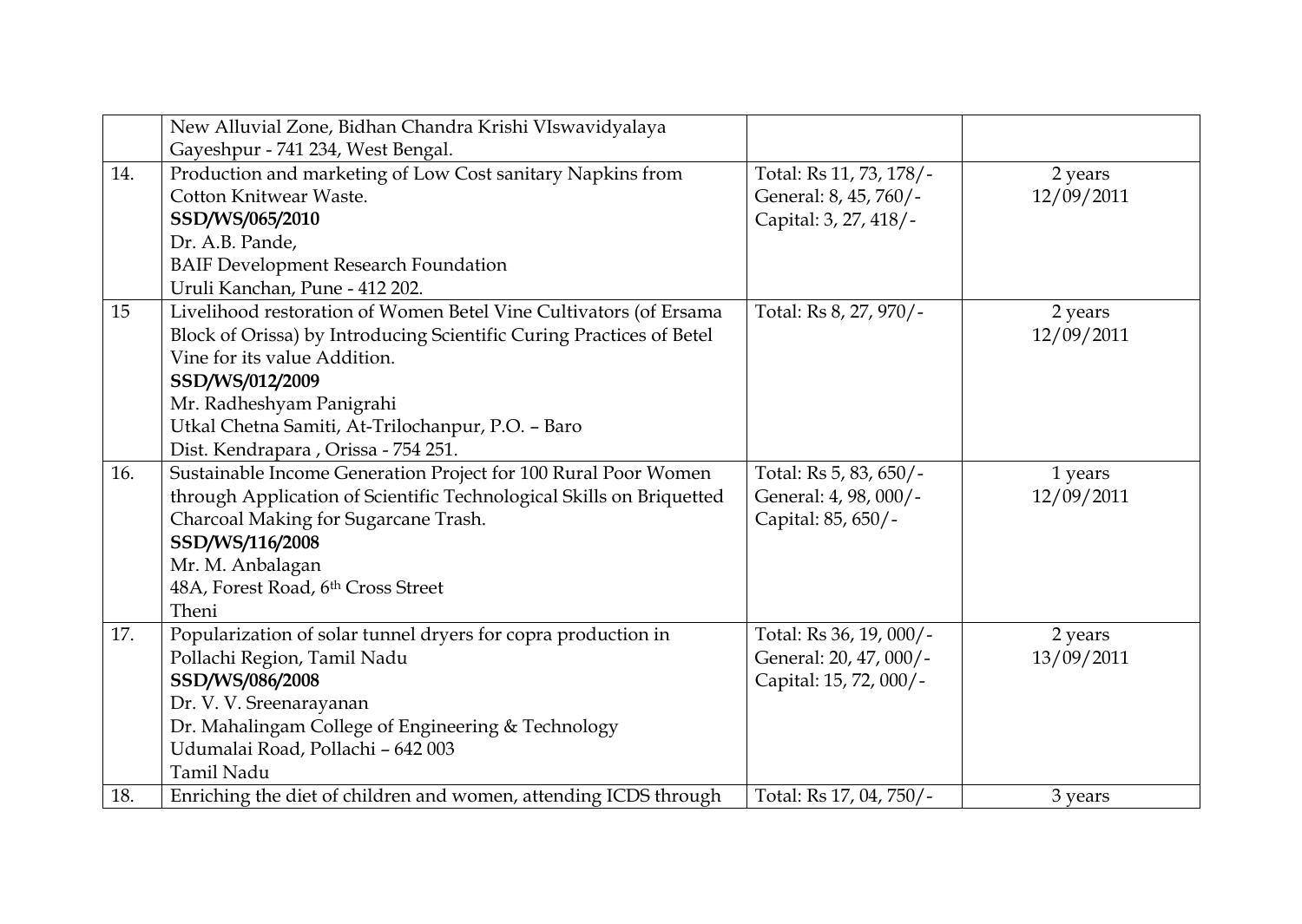|     | homestead gardens, back yard poultry, ready to cook                            | General: 16, 74, 750/-  | 19/09/2011           |
|-----|--------------------------------------------------------------------------------|-------------------------|----------------------|
|     | complimentary foods, and IEC.                                                  | Capital: 30, 000/-      |                      |
|     | SSD/WS/101/2009                                                                |                         |                      |
|     | Mr. P. V. V. S. Murthy                                                         |                         |                      |
|     | Dangoria Charitable Trust                                                      |                         |                      |
|     | 1-7-1074, Musheerabad                                                          |                         |                      |
|     | <b>HYDERABAD</b>                                                               |                         |                      |
| 19. | Societal upliftment of women/SC/ST of Madurai and Virudhanagar                 | Total: Rs 14, 28, 520/- | 3 years              |
|     | district of Tamilnadu by imparting training on agricultural waste              | General: 13, 33, 200/-  | 21/09/2011           |
|     | degradation bio-pesticide production and cultivation of milky                  | Capital: 95, 320/-      |                      |
|     | mushroom                                                                       |                         |                      |
|     | SSD/WS/059/2010                                                                |                         |                      |
|     | Dr. M. Theradimani,                                                            |                         |                      |
|     | Department of Plant Pathology                                                  |                         |                      |
|     | Agricultural College and Research Institute                                    |                         |                      |
|     | Tamilnadu Agricultural University                                              |                         |                      |
|     | Madurai - 625104                                                               |                         |                      |
| 20. | Family based economic security for rural women through                         | Total: Rs 14, 67, 155/- | 3 years              |
|     | ornamental and integrated fish farming.                                        | General: 10, 97, 000/-  | 11/10/2011           |
|     | SSD/WS/060/2010                                                                | Capital: 3, 70, 155/-   |                      |
|     | Mr. Ravindra L. Kale                                                           |                         |                      |
|     | Suvide Foundation                                                              |                         |                      |
|     | Krishi Vigyan Kendr                                                            |                         |                      |
|     | Loni Road, Risod                                                               |                         |                      |
|     | Washim District - 444 506                                                      |                         |                      |
|     | Maharashtra State.                                                             |                         |                      |
| 21. | 94 <sup>th</sup> meeting of the Expert Committee on Science and Technology for | Total: Rs 4, 75, 000/-  | 20-21st October 2011 |
|     | women                                                                          |                         | 14/10/2011           |
|     | Hindustan Latex Family Planning Promotion Trust (HLFPPT)                       |                         |                      |
|     | B-14 A, IInd Floor, Sector - 62, Noida - 201 301                               |                         |                      |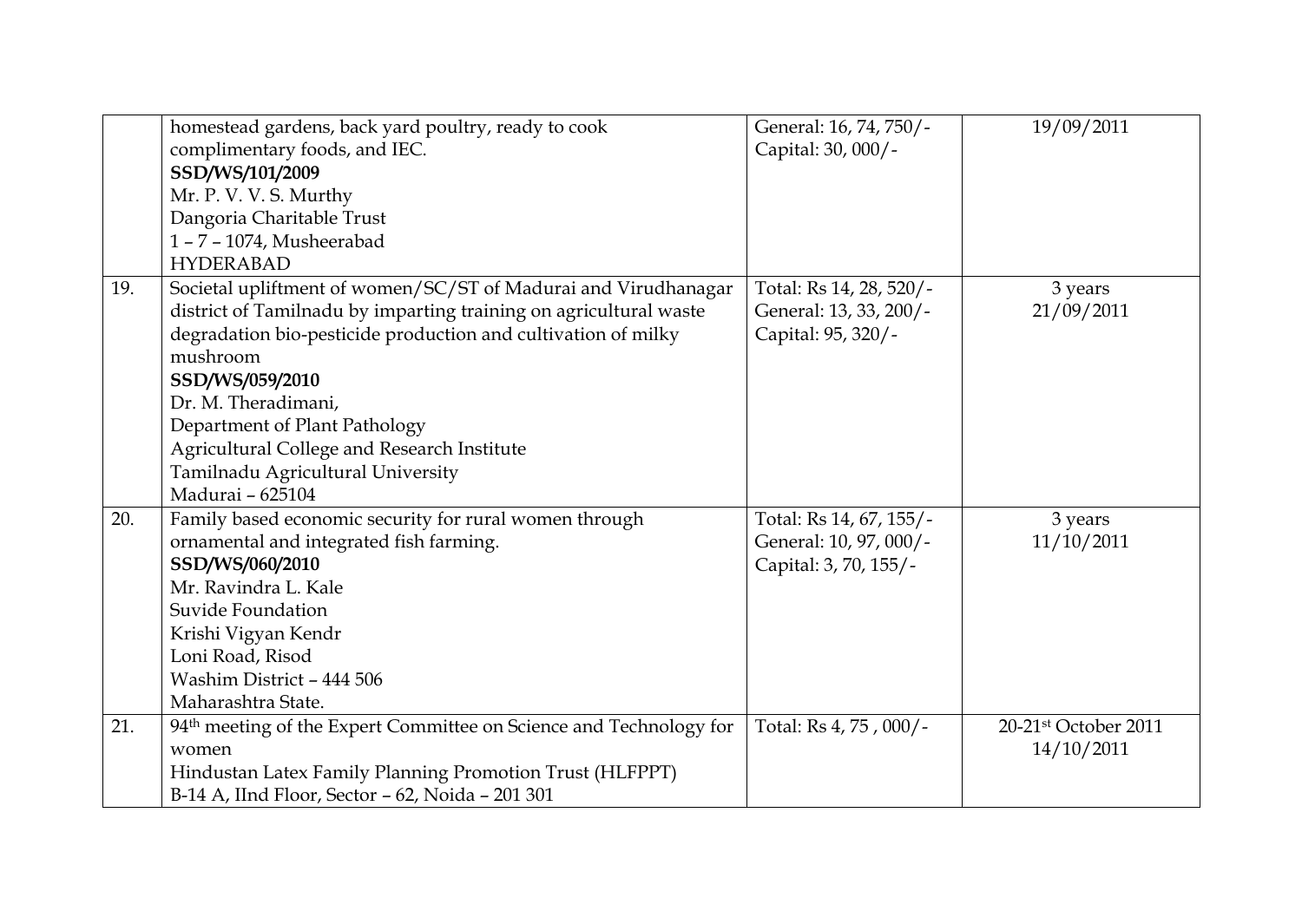|     | SSD/WS/007/2010/3                                                        |                          |                                   |
|-----|--------------------------------------------------------------------------|--------------------------|-----------------------------------|
| 22. | Financial Assistance for workshop to monitor the progress of             | Total: Rs 1, 35, 500/-   | 16-18 <sup>th</sup> November 2011 |
|     | projects under AICP on Biomass dryers                                    |                          | 01/11/2011                        |
|     | Appropriate Technology India, Rudrprayag                                 |                          |                                   |
|     | SSD/WS/039/2011                                                          |                          |                                   |
| 23. | Formulation and Production of liquid-based biofungicides and             | Total: Rs 16, 56, 680/-  | 3 years                           |
|     | biopesticides in the laboratory, demonstration of its efficacy in fields | General: 11, 97, 000/-   | 14/11/2011                        |
|     | and promotion as an ecoenterprise to WSHG at Kannivadi                   | Capital: 4, 59, 680/-    |                                   |
|     | SSD/WS/056/2009                                                          |                          |                                   |
|     | Dr. Malarvannan                                                          |                          |                                   |
|     | M. S. Swaminathan Research Foundation                                    |                          |                                   |
|     | 3rd Cross Street, Taramani Institutional Area                            |                          |                                   |
|     | Taramani, Chennai - 600 113                                              |                          |                                   |
| 24. | IC Harvest: Improved Practices for Higher Income and                     | Total: Rs 14, 19, 900/-  | 2 years                           |
|     | <b>Empowerment of Women in Villages</b>                                  | General: 5, 69, 900/-    | 14/11/2011                        |
|     | SSD/WS/045/2010                                                          | Capital: 8, 50, 000/-    |                                   |
|     | Dr. S. Raju,                                                             |                          |                                   |
|     | Department of Electronics & Communication Engineering                    |                          |                                   |
|     | Thiagarajar College of Engineering                                       |                          |                                   |
|     | Madurai - 625 015, Tamil Nadu                                            |                          |                                   |
| 25. | Adaptive interception of an alternate means of livelihood by             | Total: Rs. 16, 19, 391/- | 3 years                           |
|     | introducing and popularizing organic ginger cultivation in rotation      |                          | 21/11/2011                        |
|     | with proven farmer developed cowpea variety among women                  |                          |                                   |
|     | farmers of Idukki district                                               |                          |                                   |
|     | SSD/WS/046/2010                                                          |                          |                                   |
|     | Mr. Pramod Chacko                                                        |                          |                                   |
|     | Peermade Development Society                                             |                          |                                   |
|     | P.B. No-11, Peermade-685531                                              |                          |                                   |
|     | Idukki Dist., Kerala.                                                    |                          |                                   |
| 26. | Group Monitoring Workshop 2011 a                                         | Total: Rs 2, 70, 000/-   | 23-24th November 2011             |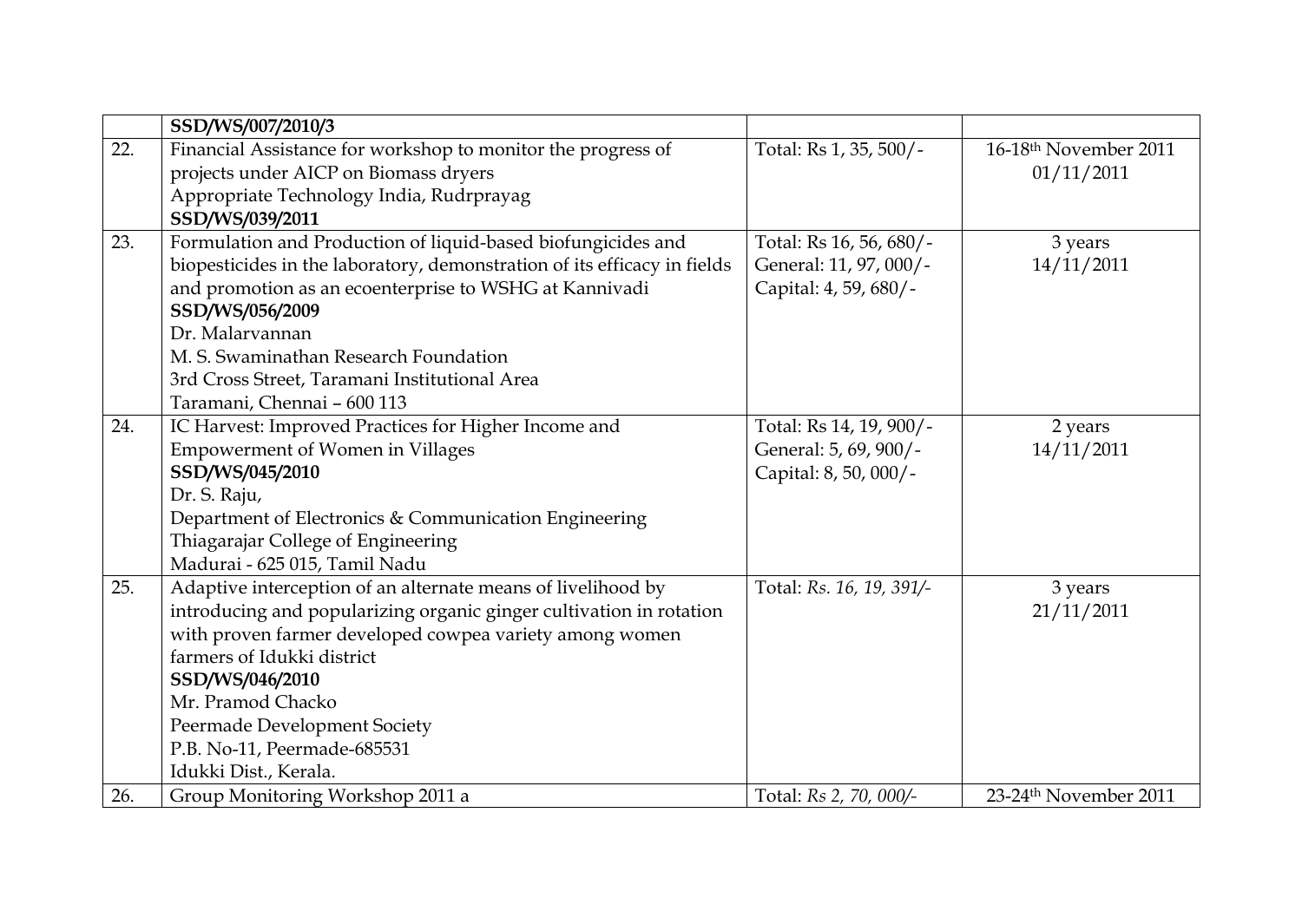|     | National Institute of Nutrition, Hyderabad                                      |                         | 15/11/2011            |
|-----|---------------------------------------------------------------------------------|-------------------------|-----------------------|
|     | SSD/WS/100/2010/1                                                               |                         |                       |
| 27. |                                                                                 | Total: Rs 3, 50, 000/-  | 05th December 2011    |
|     |                                                                                 |                         | 30/11/2011            |
| 28. | Large scale production of banana through shoot tip culture and                  | Total: Rs 16, 81, 097/- | 3 years               |
|     | marketing through women self help groups.                                       | General: 13, 33, 625/-  | 14/11/2011            |
|     | SSD/WS/070/2010                                                                 | Capital: 3, 47, 472/-   |                       |
|     | Dr. (Mrs.) Nabanita Dutta Bordoloi                                              |                         |                       |
|     | <b>Purvottar Development Society</b>                                            |                         |                       |
|     | Saraswati Market, 2nd Floor, Jaswant Road, Panbazar,                            |                         |                       |
|     | Guwahati-781001, Assam.                                                         |                         |                       |
| 29. | National Workshop on "Marine Algae (Sea weed) cultivation and                   | Total: Rs 3, 83, 000/-  | 28-29th February 2012 |
|     | processing for livelihood generation" at Bhubaneshwar during 28 <sup>th</sup> - |                         | 16/12/2011            |
|     | 29th February 2012                                                              |                         |                       |
|     | Dr. Dinabandhu Sahoo                                                            |                         |                       |
|     | Department of Botany                                                            |                         |                       |
|     | Delhi University                                                                |                         |                       |
|     | SSD/WS/076/2010                                                                 |                         |                       |
| 30. | Empowerment of rural tribal women through production and                        | Total: Rs 11, 73, 178/- | 2 years               |
|     | marketing of low cost                                                           | General: 8, 45, 760/-   | 20/12/2011            |
|     | SSD/WS/057/2010                                                                 | Capital: 3, 27, 418/-   |                       |
|     | Ms. Anshu Sharma                                                                |                         |                       |
|     | Textile and Apparel Designing, College of Home Science                          |                         |                       |
|     | Central Agricultural University                                                 |                         |                       |
|     | Sangsangre, Tura, Meghalaya-794005                                              |                         |                       |
| 31. | SC, ST and Dalit Rural farmer's participatory action for sustainable            | Total: Rs 23, 10, 214/- | 3 years               |
|     | agriculture                                                                     | General: 22, 20, 400/-  | 02/01/2012            |
|     | SSD/WS/031/2009                                                                 | Capital: 89, 814/-      |                       |
|     | Dr. L. K. Dadhich,                                                              |                         |                       |
|     | Centre for Rural Development & Consultants Society (CRDC)                       |                         |                       |